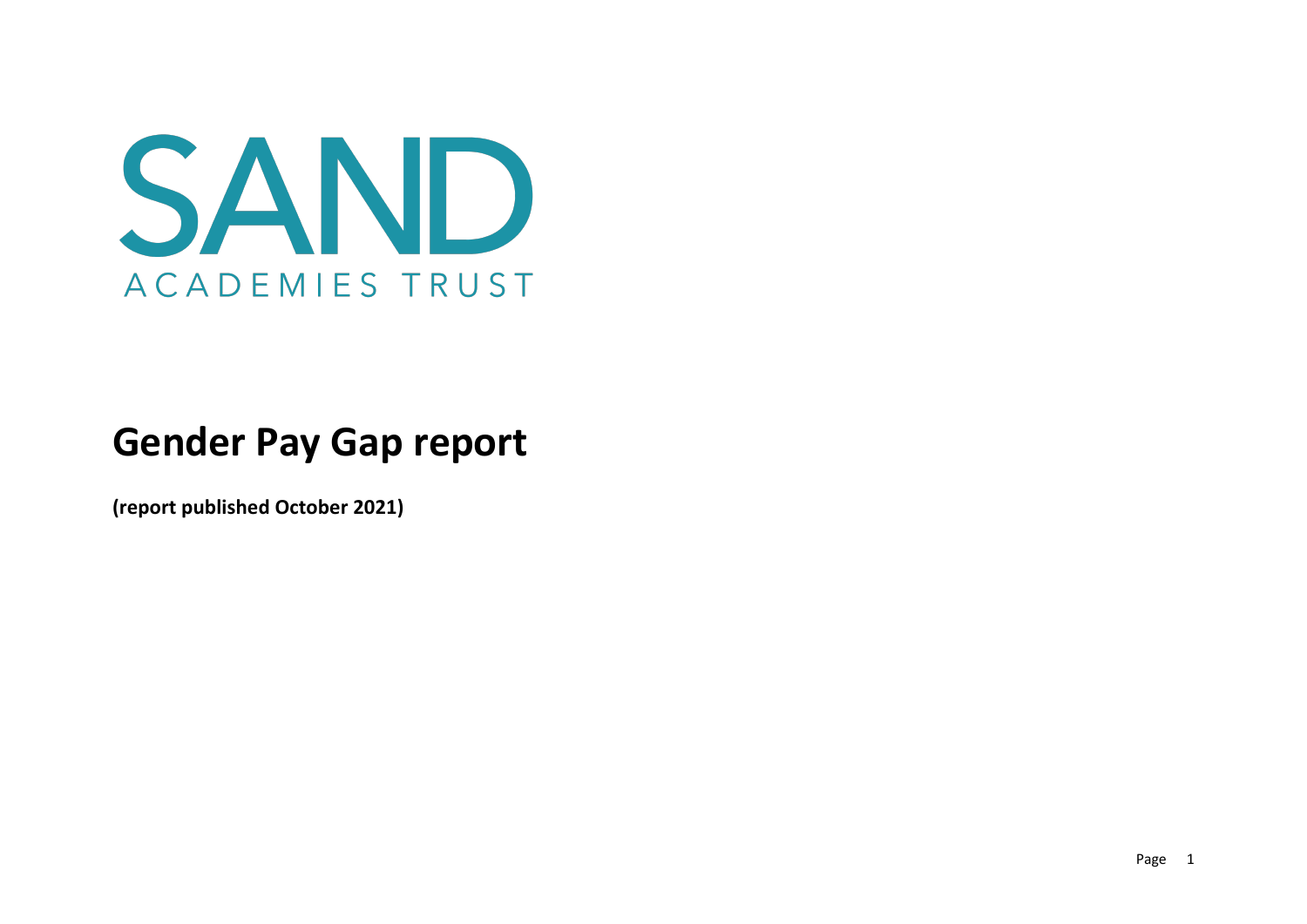### **Introduction**

In 2018 the government introduced legislation that made it statutory for organisations with 250 or more employees to report annually on their gender pay gap.

The gender pay gap data used is based on a snapshot date of 5<sup>th</sup> April 2020.

#### **Difference in mean and median hourly rates of pay**

|                                     | Difference in the mean hourly pay | Difference in the median hourly pay |
|-------------------------------------|-----------------------------------|-------------------------------------|
| Pay gap % difference male to female | $-23.9%$                          | $-14.2%$                            |

## **Difference in mean and median bonus pay**

|                                     | Difference in the mean bonus pay | Difference in the median bonus pay |  |
|-------------------------------------|----------------------------------|------------------------------------|--|
| Pay gap % difference male to female | N/A                              | N/A                                |  |

#### **Proportion of male and female employees who were paid bonus pay**

|                                                                   | <b>Proportion receiving a bonus</b> |
|-------------------------------------------------------------------|-------------------------------------|
| Male employees (% paid a bonus compared to all male employees)    | $0.0\%$                             |
| Female employees (% paid a bonus compared to all female employees | 0.0%                                |

## **Proportion of male and female employees according to quartile pay bands**

|                             | Lower pay quartile | Lower middle pay quartile | Upper middle pay quartile | Upper pay quartile |
|-----------------------------|--------------------|---------------------------|---------------------------|--------------------|
| Male (% males to all        | 27.3%              | 18.2%                     | 11.4%                     | $8.0\%$            |
| employees in each quartile) |                    |                           |                           |                    |
| Female (% females to all    | 72.7%              | 81.8%                     | 88.6%                     | 92.0%              |
| employees in each quartile  |                    |                           |                           |                    |